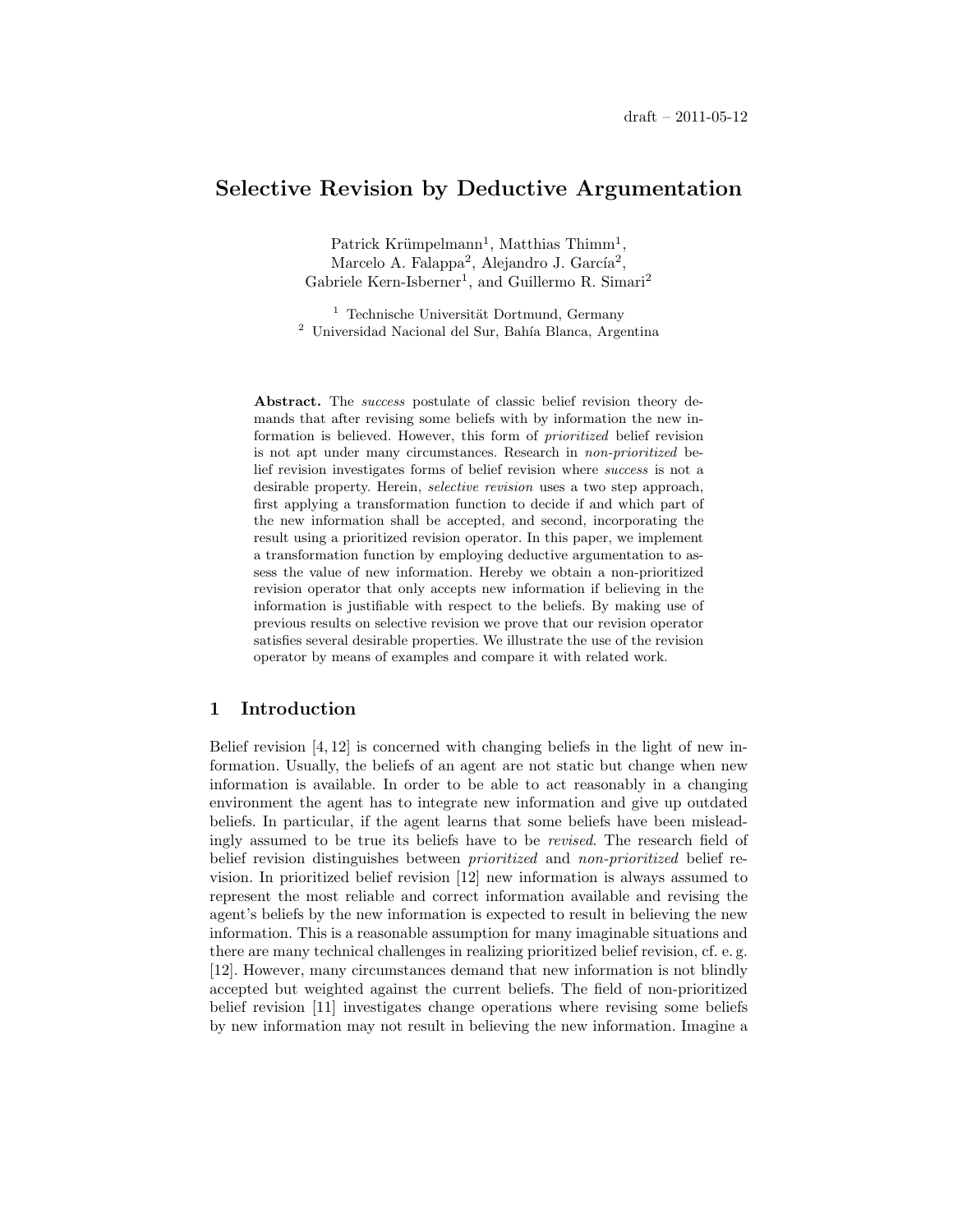multi-agent system where agents exchange information. In general, agents may be cooperative or competitive. Information that is passed from one agent to another may be intentionally wrong, mistakenly wrong, or correct. It is up to the receiver of the information to evaluate whether it should be integrated into the beliefs or not. In particular, in non-prioritized belief revision the satisfaction of the success postulate—which demands that new information is believed after revision—is not desirable. In [9] a specific class of non-prioritized belief revision operators is investigated. A selective revision is a two-step revision that consists of 1.) filtering new information using a transformation function and 2.) revising the beliefs with the result of the filtering in a prioritized way. In [9], no concrete implementations of the transformation function are given but several results are proven that show how specific properties for the transformation function and the *inner* prioritized revision translate to specific properties for the outer non-prioritized revision.

In this paper we propose a specific implementation of a transformation function that makes use of deductive argumentation [2]. A deductive argumentation theory is a set of propositional sentences and an argument for some sentence  $\phi$  is a minimal proof for  $\phi$ . If the theory is inconsistent there may also be proofs for the complement of a sentence  $\neg \phi$  and in order to decide whether  $\phi$  or  $\neg \phi$  is to be believed, an argumentative evaluation is performed that compares arguments with counterarguments. We use the framework of [2] to implement a transformation function for selective revision that decides for each individual piece of information whether to accept it for revision or not, based on its argumentative evaluation. In particular, we consider the case that revision is to be performed based on a set of pieces of information instead of just a single piece of information. By doing so, we allow new information to contain arguments. As a result, an agent decides whether to accept some new information on the basis of its own evaluation of the information and the arguments that may be contained in this information. Consider the following example.

Example 1. Imagine the agent Anna wants to spend her holidays on Hawaii. She is aware of the fact that there has been some volcano activity on Hawaii recently but is convinced there is no immediate danger. Anna's boss Bob doesn't want Anna to go on vacation at this time of the year and tells her that she has to do some work here and should not go to Hawaii. However, Anna wants to go surfing and this is a much better argument for her to go to Hawaii instead of staying at work. As a consequence she rejects Bob's argument to stay and does not revise her beliefs. Consider now that *Carl*, a good friend of *Anna*, is a vulcanologist and tells Anna that there is actually an immediate danger of an eruption. Anna knows that Carl is clearly knowledgable about volcanos and finds his argument convincing. Consequently, she accepts the new information and revises her beliefs accordingly.

In the previous example the decisions of the agent Anna resulted in either accepting or rejecting the new information completely. However, it may also be the case that some of the new information is accepted and some is rejected. Consider the following example.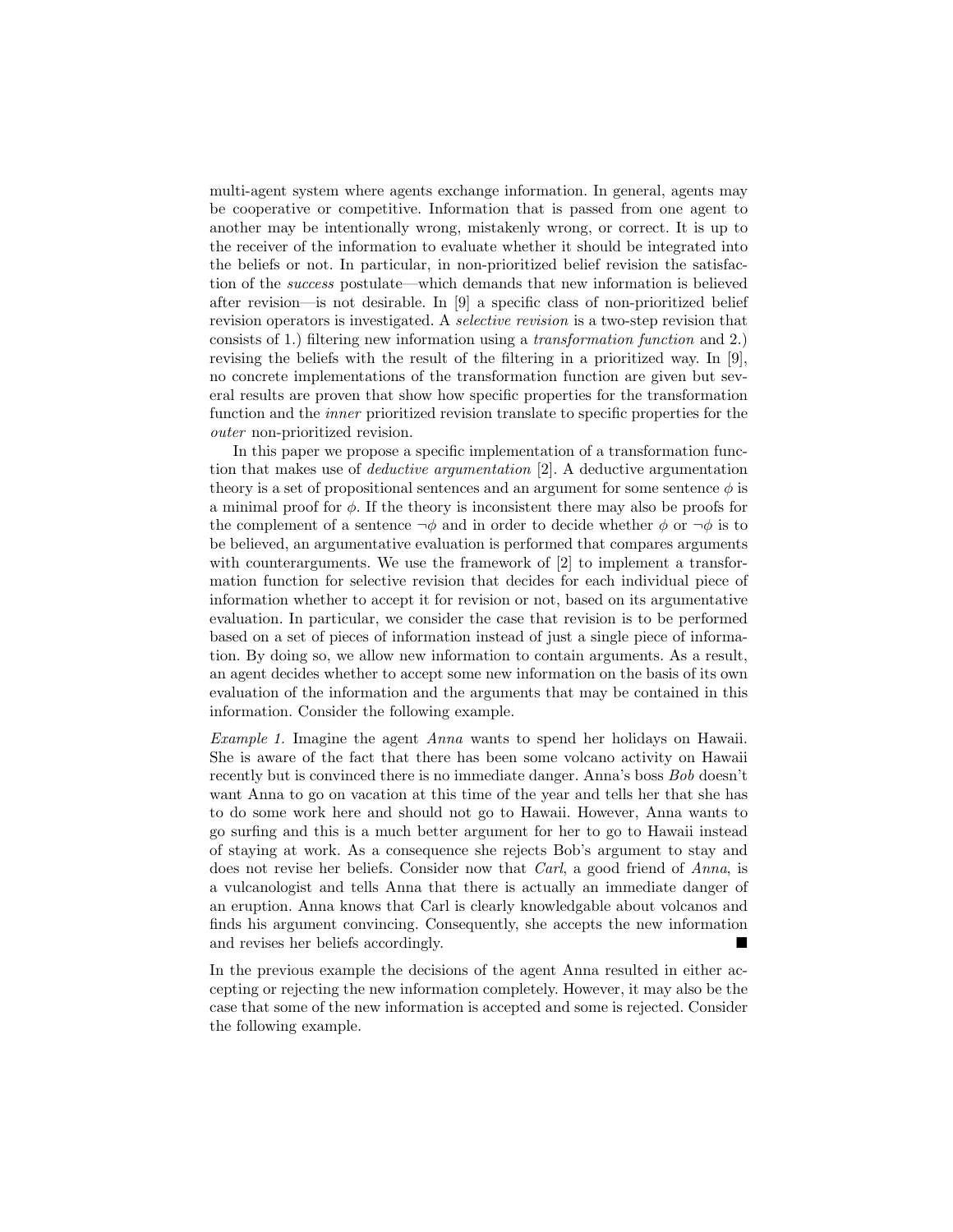Example 2. Imagine Bob tells Anna that she has to stay for work because all her colleagues are having a vacation at the same time and she has to fill in for them. Suppose Anna knows that there is no work to do during her planned vacation as all clients of her company are on vacation as well. Then Anna would reject the conclusion of Bob's argument that she has to stay, but might very well accept that all her colleagues will be on vacation as well.

In this paper we develop an approach for selective revision that is capable of deciding whether to accept, reject, or partially accept some new information, based on deductive argumentation. In order to do so we also extend the notions of selective revision to the problem of multiple base revision, i. e., the problem of revising a belief base (instead of a belief set) by a set of sentences.

The rest of this paper is organized as follows. In Section 2 we introduce some necessary technical preliminaries. We go on in Section 3 with providing an overview on the notions of belief revision and extending the approach of selective revision to selective multiple base revision. We continue in Section 4 with presenting the framework of deductive argumentation. In Section 5 we propose our implementation of selective multiple base revision via deductive argumentation and investigate its properties. In Section 6 we review some related work and in Section 7 we conclude.

#### 2 Preliminaries

In this paper we suppose that the beliefs of an agent are given in the form of propositional sentences. Let At be a propositional signature, i. e. a set of propositional atoms. Let  $\mathcal{L}(\mathsf{At})$  be the corresponding propositional language generated by the atoms in At and the connectives  $\wedge$  (and),  $\vee$  (or),  $\Rightarrow$  (implication), and  $\neg$  (*negation*). As a notational convenience we assume some arbitrary total order  $\geq$  on the elements of  $\mathcal{L}(A_t)$  which is used to enumerate elements of each finite  $\Phi \subset \mathcal{L}(A_t)$  in a unique way, cf. [2]. For a finite subset  $\Phi \subset \mathcal{L}(A_t)$  the canon*ical enumeration* of  $\Phi$  is the vector  $\langle \phi_1, \ldots, \phi_n \rangle$  such that  $\{\phi_1, \ldots, \phi_n\} = \Phi$ and  $\phi_i \succ \phi_j$  for every  $i < j$  with  $i, j = 1, ..., n$ . As  $\succ$  is total the canonical enumeration of every finite subset  $\Phi \subseteq \mathcal{L}(A_t)$  is uniquely defined.

We use the operator  $\vdash$  to denote classical entailment, i.e., for sets of propositional sentences  $\Phi_1, \Phi_2 \subseteq \mathcal{L}(\mathsf{At})$  we say that  $\Phi_2$  follows from  $\Phi_1$ , denoted by  $\Phi_1 \vdash \Phi_2$ , if and only if  $\Phi_2$  is entailed by  $\Phi_1$  in the classical logical sense. For sentences  $\phi, \phi' \in \mathcal{L}(\mathsf{At})$  we write  $\phi \vdash \phi'$  instead of  $\{\phi\} \vdash \{\phi'\}.$  We define the deductive closure  $Cn(\cdot)$  of a set of sentences  $\Phi$  as  $Cn(\Phi) = {\phi \in \mathcal{L}(At) | \Phi \vdash \phi}.$ Two sets of sentences  $\Phi, \Phi' \subseteq \mathcal{L}(\mathsf{At})$  are equivalent, denoted by  $\Phi \equiv^p \Phi'$ , if and only if it holds that  $\Phi \vdash \Phi'$  and  $\Phi' \vdash \Phi$ . We also use the equivalence relation  $\cong^p$ which is defined as  $\Phi \cong^p \Phi'$  if and only if there is a bijection  $\sigma : \Phi \to \Phi'$  such that for every  $\phi \in \Phi$  it holds that  $\phi \equiv^p \sigma(\phi)$ . This means that  $\Phi \cong^p \Phi'$  if  $\Phi$  and  $\Phi'$  are *element-wise* equivalent. Note that  $\Phi \cong^p \Phi'$  implies  $\Phi \equiv^p \Phi'$  but not vice versa. In particular, it holds that e. g  $\{a \wedge b\} \equiv^p \{a, b\}$  but  $\{a \wedge b\} \not\cong^p \{a, b\}$ . For sentences  $\phi, \phi' \in \mathcal{L}(\mathsf{At})$  we write  $\phi \equiv \phi'$  instead of  $\{\phi\} \equiv \{\phi'\}$  if  $\equiv \in \{\equiv^p, \cong^p\}.$ If  $\Phi \vdash \bot$  we say that  $\Phi$  is inconsistent.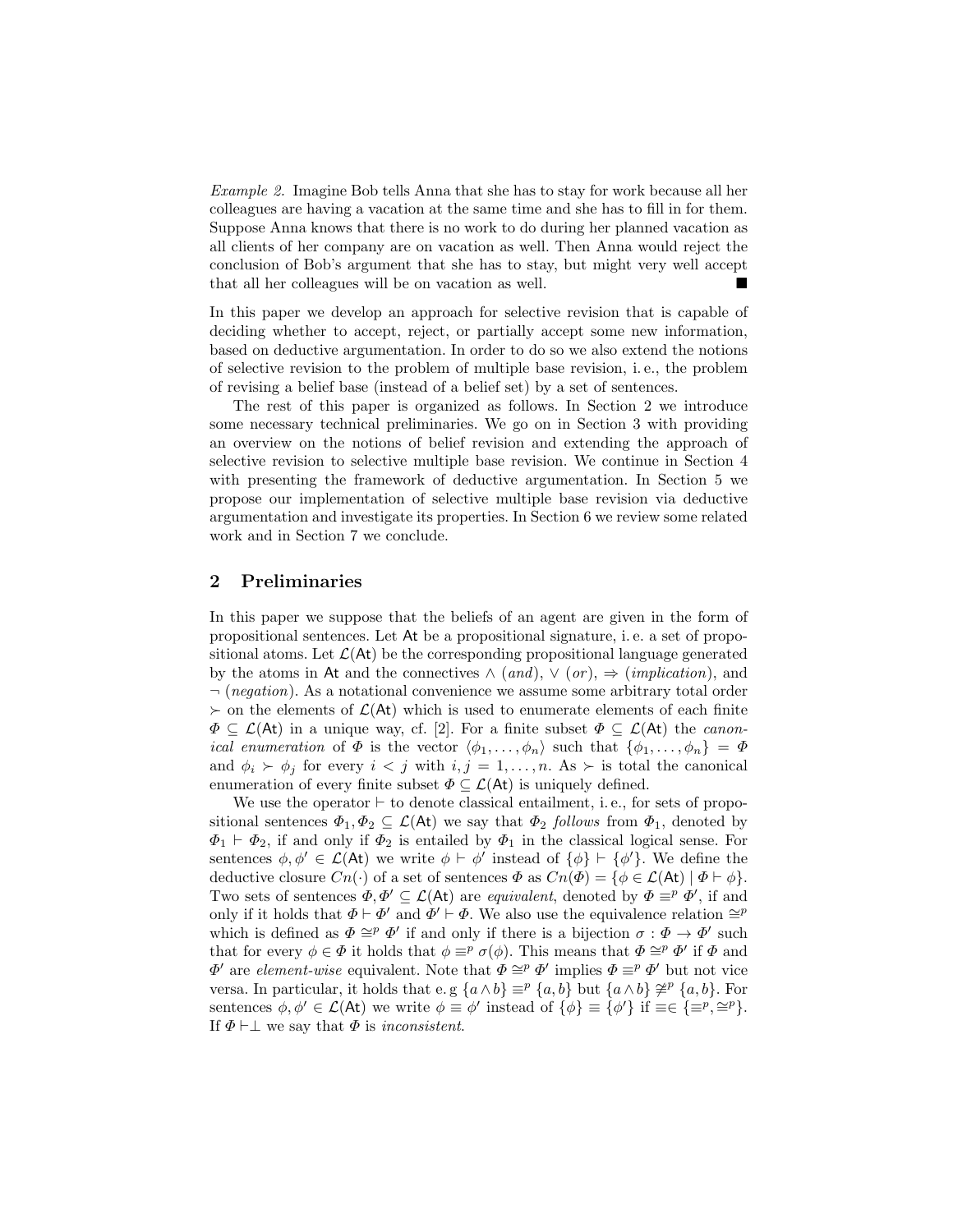For a set S let  $\mathfrak{P}(S)$  denote the power set of S, i.e. the set of all subsets of S. For a set S let  $\mathfrak{PP}(S)$  denote the set of multi-sets of S, i.e. the set of all subsets of S where an element may occur more than once. To distinguish sets from multi-sets we use brackets " $\langle$ " and " $\rangle$ " for the latter.

### 3 Selective Multiple Base Revision

The field of belief revision is concerned with the change of beliefs when more recent or more reliable information is at hand. The most important description of properties of *prioritized* belief change operators is given by Alchourron, Gärdenfors and Makinson in their seminal paper [4]. The usual framework for representing beliefs considered for belief revision is that of belief sets which are revised by a single sentence. A *belief set* S is a subset of  $\mathcal{L}(\mathsf{At})$  that is deductively closed, i.e.,  $S = Cn(S)$ . Working with belief sets in practice is unmanageable due to their infinite size. The more practical representation form are *belief bases* which are finite sets of sentences. These also come with the advantage of making it possible to differentiate between explicit and inferred beliefs, cf. [12]. In this work we consider the problem of *multiple base revision*. That is, we employ belief bases for knowledge representation and we consider revising a belief base by a set of sentences, cf. the notion of multiple revision in [12].

Let  $\mathcal{K} \subseteq \mathcal{L}(A_t)$  be a belief base,  $\Phi \subseteq \mathcal{L}(A_t)$  be some set of sentences, and consider the problem of changing K in order to entail  $\Phi$ . If  $\mathcal{K} \cup \Phi$  is consistent then there is no need for contracting the existing beliefs and the problem can be solved via *expansion*  $\mathcal{K} + \Phi$  which is characterized via  $\mathcal{K} \cup \Phi$ . If  $\mathcal{K} \cup \Phi$  is inconsistent, conflicts arising from the addition of  $\Phi$  to K have to be resolved. In general, this means that some of the current beliefs have to be given up in order to come up with a consistent belief base. The AGM framework [4] proposes several basic postulates a revision operator should obey. As we consider belief bases for knowledge representation we start with the corresponding postulates for belief base revision [12] adapted to revision by sets of sentences [8]. Let ∗ be a multiple base revision operator—i. e., if  $K$  and  $\Phi$  are sets of sentences so is  $\mathcal{K} * \Phi$ —and consider the following postulates.

Success.  $\mathcal{K} * \Phi \vdash \Phi$ . *Inclusion.*  $\mathcal{K} * \Phi \subseteq \mathcal{K} + \Phi$ . *Vacuity.* If  $\mathcal{K} \cup \Phi \not\vdash \bot$  then  $\mathcal{K} + \Phi \subseteq \mathcal{K} * \Phi$ . Consistency. If  $\Phi$  is consistent then  $\mathcal{K} * \Phi$  is consistent. Relevance. If  $\alpha \in (\mathcal{K} \cup \Phi) \setminus (K * \Phi)$  then there is a set H such that  $\mathcal{K} * \Phi \subset$  $H \subseteq K \cup \Phi$  and H is consistent but  $H \cup {\alpha}$  is inconsistent.

Another important property for the framework of [4] is *extensionality* which can be phrased for multiple base revision as follows.

*Extensionality.* If  $\Phi \equiv^p \Psi$ , then  $\mathcal{K} * \Phi \equiv^p \mathcal{K} * \Psi$ .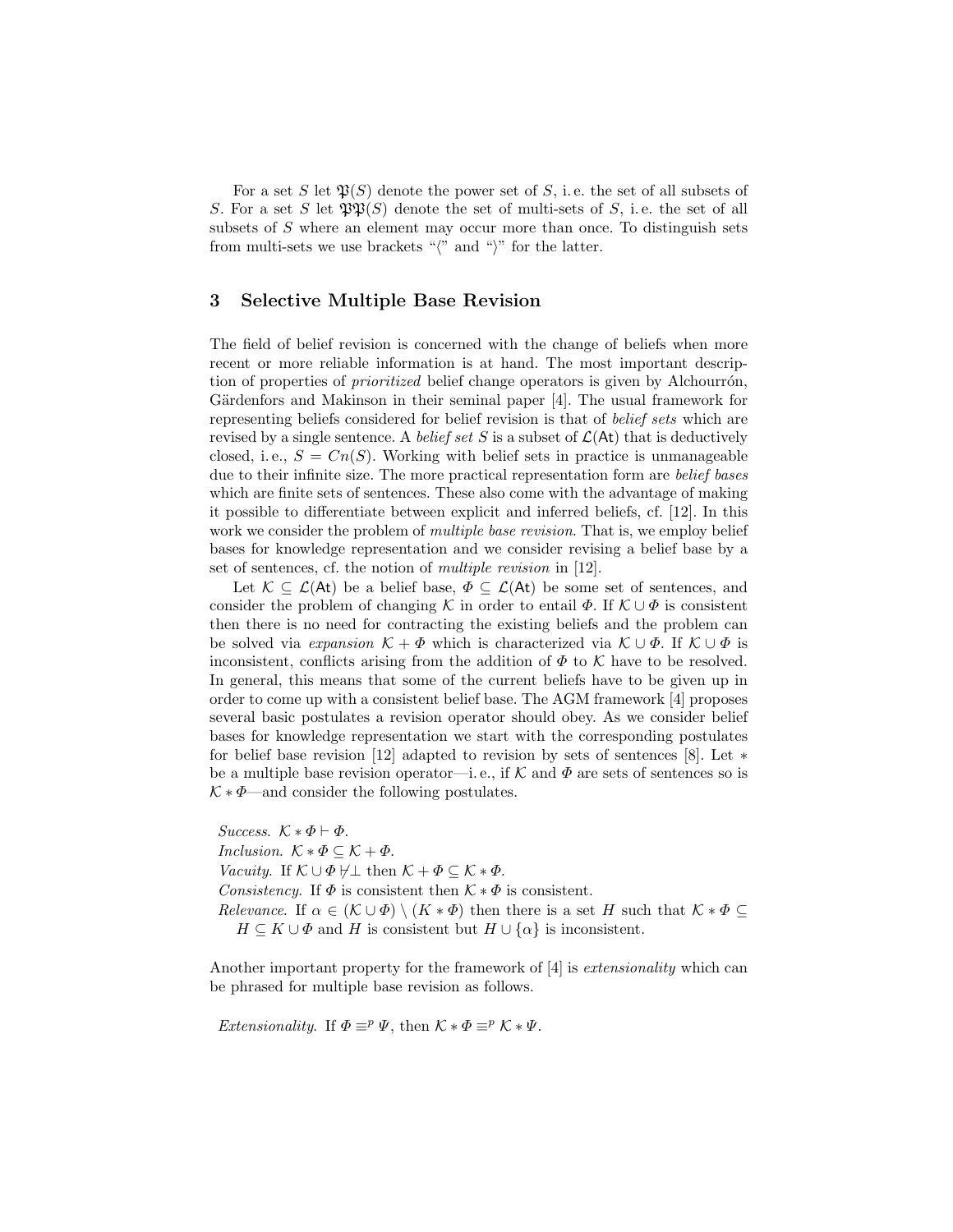The above property is usually not considered for the problem of base revision as base revision is motivated by observing syntax and not (only) semantic contents. In particular, for the problem of multiple base revision, satisfaction of extensionality imposes that  $\mathcal{K} * \{a, b\} \equiv^p \mathcal{K} * \{a \wedge b\}$  as  $\{a, b\} \equiv^p \{a \wedge b\}$ . Identifying the "comma"-operator with the logical "AND"-operator is not always a reasonable thing to do, see e. g. [5] for a discussion. However, we consider the following weakened form of extensionality.

Weak Extensionality. If  $\Phi \cong^p \Phi'$  then  $\mathcal{K} * \Phi \equiv^p \mathcal{K} * \Phi'$ .

The property weak extensionality only demands that the outcomes of the revisions  $\mathcal{K} * \Phi$  and  $\mathcal{K} * \Phi'$  are equivalent if  $\Phi$  and  $\Phi'$  are element-wise equivalent.

**Definition 1.** A revision operator  $*$  is called a prioritized multiple base revision operator if ∗ satisfies success, inclusion, vacuity, consistency, relevance, and weak extensionality.

For non-prioritized multiple base revision the properties *inclusion*, *vacuity*, *con*sistency, relevance, and weak extensionality can also be regarded as desirable. This is not the case for *success* is general but we can replace *success* by weakened versions, cf. [11]. We denote with  $\circ$  a non-prioritized belief revision operator, i. e.,  $\mathcal{K} \circ \Phi$  is the non-prioritized revision of  $\mathcal{K}$  by  $\Phi$ . Then consider the following properties for  $\circ$ , cf. [9].

*Weak Success.* If  $K \cup \Phi \not\vdash \bot$  then  $K \circ \Phi \vdash \Phi$ . Consistent Expansion. If  $K \not\subseteq K \circ \Phi$  then  $K \cup (K \circ \Phi) \vdash \perp$ .

Note that weak success follows from vacuity, and consistent expansion follows from vacuity and success, cf. [9].

**Definition 2.** A revision operator  $\circ$  is called non-prioritized multiple base revision operator if  $\circ$  satisfies inclusion, consistency, weak extensionality, weak success, and consistent expansion.

We do not require *relevance* to be satisfied by non-prioritized multiple base revisions as it is hardly achievable in the context of selective revision, see below. For the following, bear in mind that the main difference between a prioritized multiple base revision operator ∗ and a non-prioritized multiple base revision operator  $\circ$  is that  $\mathcal{K} * \Phi \vdash \Phi$  is required but  $\mathcal{K} \circ \Phi \vdash \Phi$  is not.

A specific approach to non-prioritized belief revision is selective revision [9]. There, the problem of revising a belief set S with a single sentence  $\alpha$  is realized by applying a *transformation function* f to  $\alpha$ , obtaining a new sentence  $\alpha'$ , and then revising S by  $\alpha'$  in a prioritized way. The transformation function f is supposed to determine whether  $\alpha$  should be accepted as a whole or whether it should be somewhat weakened. We adopt the notions of [9] for the problem of selective multiple belief base revision and still consider the problem of revising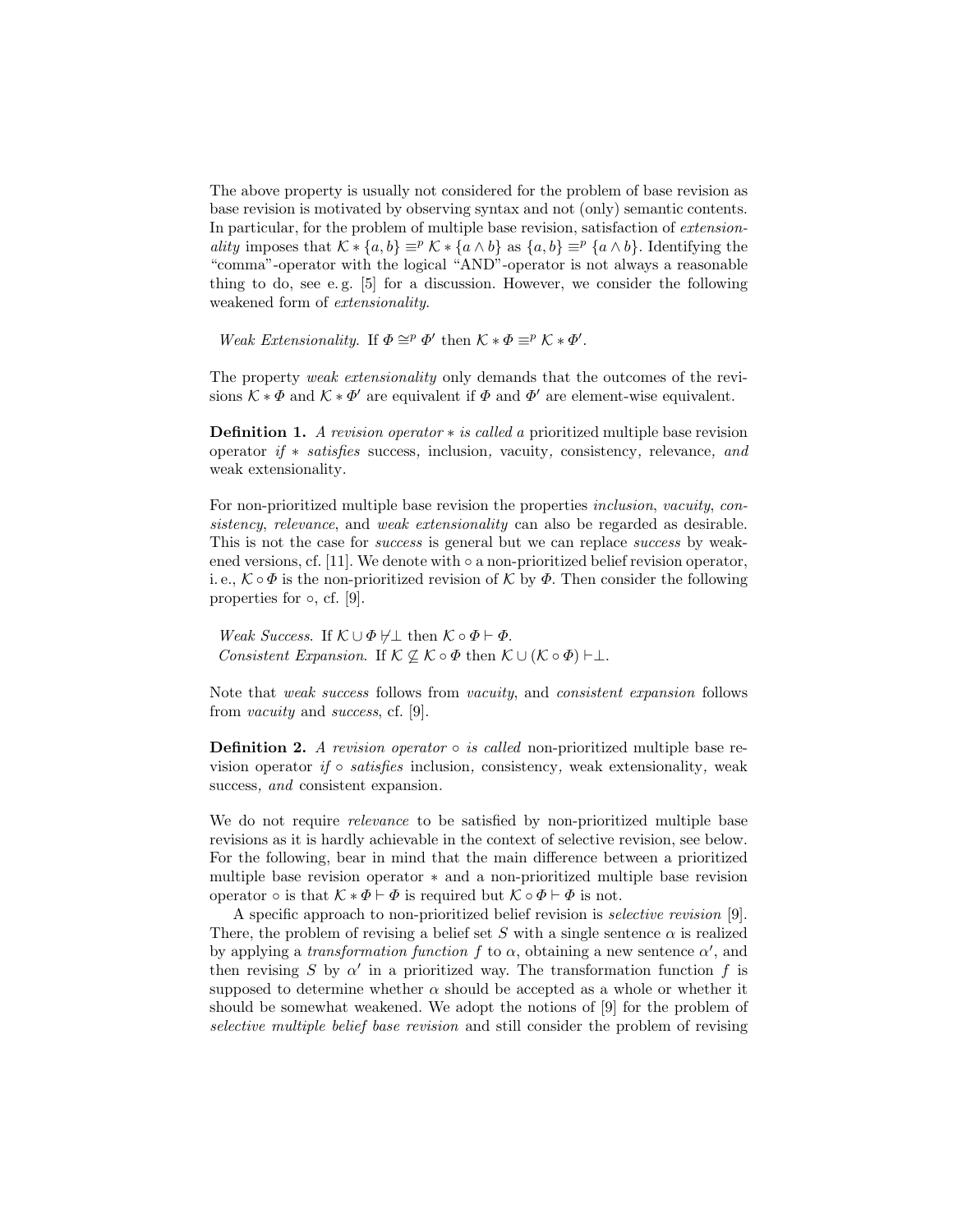a belief base K by some set  $\Phi$  of sentences. Following the ideas of [9] we define the selective multiple base revision  $\mathcal{K} \circ \Phi$  via

$$
\mathcal{K} \circ \Phi = \mathcal{K} * f_{\mathcal{K}}(\Phi) \tag{1}
$$

with a transformation function  $f_{\mathcal{K}} : \mathfrak{P}(\mathcal{L}(At)) \to \mathfrak{P}(\mathcal{L}(At))$  and some (prioritized) multiple base revision ∗. In [9] several properties for transformation functions in the context of belief set revision are discussed. We rephrase some of them here slightly to fit the framework of multiple base revision. Let  $\mathcal{K} \subseteq \mathcal{L}(A_t)$ be consistent and let  $\Phi, \Phi' \subseteq \mathcal{L}(At)$ .

Inclusion.  $f_{\mathcal{K}}(\Phi) \subseteq \Phi$ Weak Inclusion. If  $\mathcal{K} \cup \Phi$  is consistent then  $f_{\mathcal{K}}(\Phi) \subseteq \Phi$ *Extensionality.* If  $\Phi \equiv^p \Phi'$  then  $f_{\mathcal{K}}(\Phi) \equiv^p f_{\mathcal{K}}(\Phi')$ Consistency Preservation. If  $\Phi$  is consistent then  $f_{\mathcal{K}}(\Phi)$  is consistent Consistency.  $f_{\mathcal{K}}(\Phi)$  is consistent Maximality.  $f_{\mathcal{K}}(\Phi) = \Phi$ Weak Maximality. If  $\mathcal{K} \cup \Phi$  is consistent then  $f_{\mathcal{K}}(\Phi) = \Phi$ 

We also consider the following novel property.

Weak Extensionality. If  $\Phi \cong^p \Phi'$  then  $f_{\mathcal{K}}(\Phi) \cong^p f_{\mathcal{K}}(\Phi')$ 

Not all of the above properties may be desirable for a transformation function that is to be used for selective revision. For example, the property maximality states that  $f_K$  should not modify the set  $\Phi$ . Satisfaction of this property makes (1) equivalent to  $\mathcal{K} * \Phi$ . As  $*$  is meant to be a prioritized revision function we lose the possibility for non-prioritized revision.

Note that for *weak extensionality* we demand  $f_{\mathcal{K}}(\Phi)$  and  $f_{\mathcal{K}}(\Phi')$  to be elementwise equivalent instead of just equivalent (in contrast to the property weak extensionality for revision). We do this because  $f<sub>K</sub>$  is supposed to be applied in the context of base revision which is sensitive to syntactic variants. We introduce the postulate weak extensionality for transformation functions with the same motivation as we do for multiple base revision. However, for the case of transformation functions the problem with satisfaction of extensionality is more apparent. Consider again  $\Phi = \{a, b\}$  and  $\Phi' = \{a \wedge b\}$ . It follows that  $\Phi \equiv^p \Phi'$ and if  $f_K$  satisfies *extensionality* this results in  $f_K({a,b}) \equiv^p f_K({a \wedge b})$ . If  $f_K$ also satisfies inclusion it follows that  $f_{\mathcal{K}}(\{a \wedge b\}) \in \{\emptyset, \{a \wedge b\}\}\$ and therefore  $f_{\mathcal{K}}(\{a,b\}) \in \{\emptyset, \{a,b\}\}.$  In general, if  $f_{\mathcal{K}}$  satisfies both *inclusion* and *extension*ality it follows that either  $f_{\mathcal{K}}(\Phi) = \emptyset$  or  $f_{\mathcal{K}}(\Phi) = \Phi$  for every  $\Phi \subseteq \mathcal{L}(\mathsf{At})$  (as  $\Phi$ is equivalent to a  $\Phi'$  that consists of a single formula that is the conjunction of the formulas in  $\Phi$  and  $f_{\mathcal{K}}(\Phi') = \emptyset$  or  $f_{\mathcal{K}}(\Phi') = \Phi'$  due to *inclusion*). As we are interested in a more graded approach to belief revision we want to be able to accept or reject specific pieces of  $\Phi$  and not just  $\Phi$  as a whole. Consequently, we consider weak extensionality as a desirable property instead of extensionality. Note that extensionality implies weak extensionality as  $\Phi \cong^p \Phi'$  implies  $\Phi \equiv^p \Phi'$ .

In [9] several representation theorems are given that characterize non-prioritized belief revision by selective revision via (1) and specific properties of ∗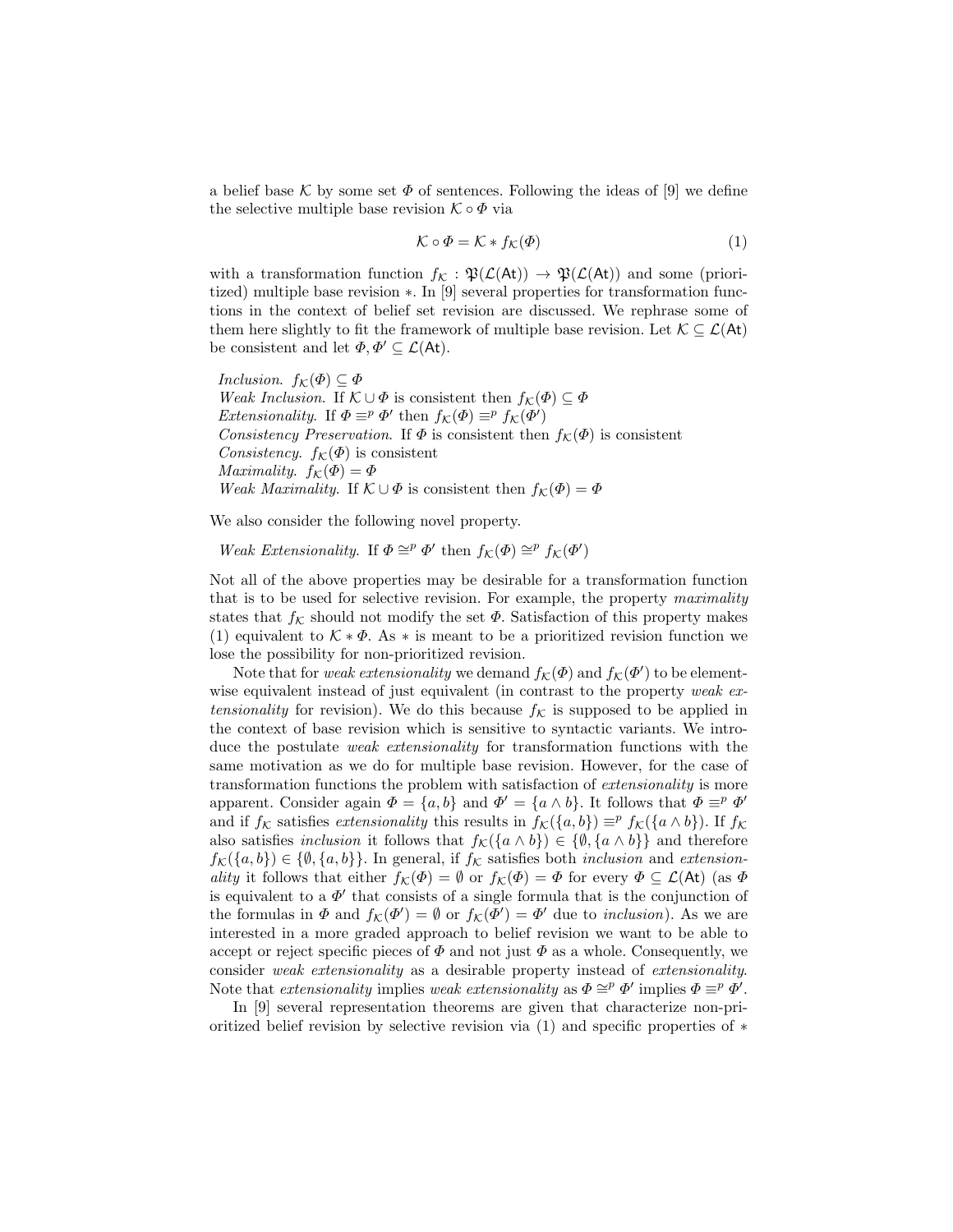and  $f_{\mathcal{K}}$ . In particular, it is shown that a reasonable non-prioritized belief revision operator ◦ can be characterized by an AGM revision ∗ and a transformation function  $f_K$  that satisfies extensionality, consistency preservation, and weak maximality. Note, however, that [9] deals with the problem of revising a belief set by a single sentence. Nonetheless, we can carry over the results of [9] to the problem of multiple base revision and obtain the following result.

Proposition 1. Let ∗ be a prioritized multiple base revision operator and let  $f_{\mathcal{K}}$  satisfy inclusion, weak extensionality, consistency preservation, and weak maximality. Then  $\circ$  defined via (1) is a non-prioritized multiple base revision operator.

*Proof.* We have to show that  $\circ$  satisfies inclusion, consistency, weak extensionality, weak success, and consistent expansion.

- Inclusion. It holds that  $f_K(\Phi) \subseteq \Phi$  as  $f_K$  satisfies inclusion. Also,  $*$  satisfies inclusion and it follows  $\mathcal{K} * f_{\mathcal{K}}(\Phi) \subseteq \mathcal{K} \cup f_{\mathcal{K}}(\Phi) \subseteq \mathcal{K} \cup \Phi$ .
- Consistency. If  $\Phi$  is consistent so is  $f_{\mathcal{K}}(\Phi)$  as  $f_{\mathcal{K}}$  satisfies consistency preservation. As  $*$  satisfies consistency it follows that  $\mathcal{K} * f_{\mathcal{K}}(\Phi)$  is consistent.
- Weak Extensionality. If  $\Phi \cong^p \Phi'$  then  $f_{\mathcal{K}}(\Phi) \cong^p f_{\mathcal{K}}(\Phi')$  as  $f_{\mathcal{K}}$  satisfies weak extensionality. It follows that  $\mathcal{K} * f_{\mathcal{K}}(\Phi) \equiv^p \mathcal{K} * f_{\mathcal{K}}(\Phi')$  as  $*$  satisfies weak extensionality.
- Weak Success. If  $\mathcal{K} \cup \Phi$  is consistent it follows that  $f_{\mathcal{K}}(\Phi) = \Phi$  as  $f_{\mathcal{K}}$  satisfies weak maximality. As  $*$  satisfies vacuity it follows  $\mathcal{K} + \Phi \subseteq \mathcal{K} * f_{\mathcal{K}}(\Phi)$ . Hence, ◦ satisfies vacuity as well and therefore weak success.
- Consistent Expansion. Suppose  $\mathcal{K} \not\subseteq \mathcal{K} * f_{\mathcal{K}}(\Phi)$ . Note that  $*$  satisfies consistent expansion as  $*$  satisfies vacuity and success, cf. [9]. It follows that  $\mathcal{K} \cup \{ \mathcal{K} *$  $f_{\mathcal{K}}(\Phi)$  is inconsistent.

Note that *relevance* does not hold for  $K \circ \Phi$  defined via (1) in general. Consider for example the transformation function  $f_{\mathcal{K}}^0$  defined via  $f_{\mathcal{K}}^0(\Phi) = \Phi$  if  $\mathcal{K} \cup \Phi$  is consistent and  $f_{\mathcal{K}}^0(\Phi) = \emptyset$  otherwise. Then  $f_{\mathcal{K}}^0$  satisfies all properties for transformation functions except *maximality*. But it is easy to see that  $K \circ \Phi$  defined via (1) using  $f_{\mathcal{K}}^0$  and a prioritized multiple base revision operator  $*$  fails to satisfy relevance. We leave it to future work to investigate further properties for transformation functions that may enable relevance to hold in general.

In the following we aim at implementing a selective multiple base revision using deductive argumentation and go on with introducing the latter.

# 4 Deductive Argumentation

Argumentation frameworks [1] allow for reasoning with inconsistent information based on the notions of arguments, counterarguments and their relationships. Since the seminal paper [6] interest has grown in research in computational models for argumentation that allow for a coherent procedure for consistent reasoning in the presence of inconsistency. In this paper we use the framework of deductive argumentation as proposed by Besnard and Hunter [2]. This framework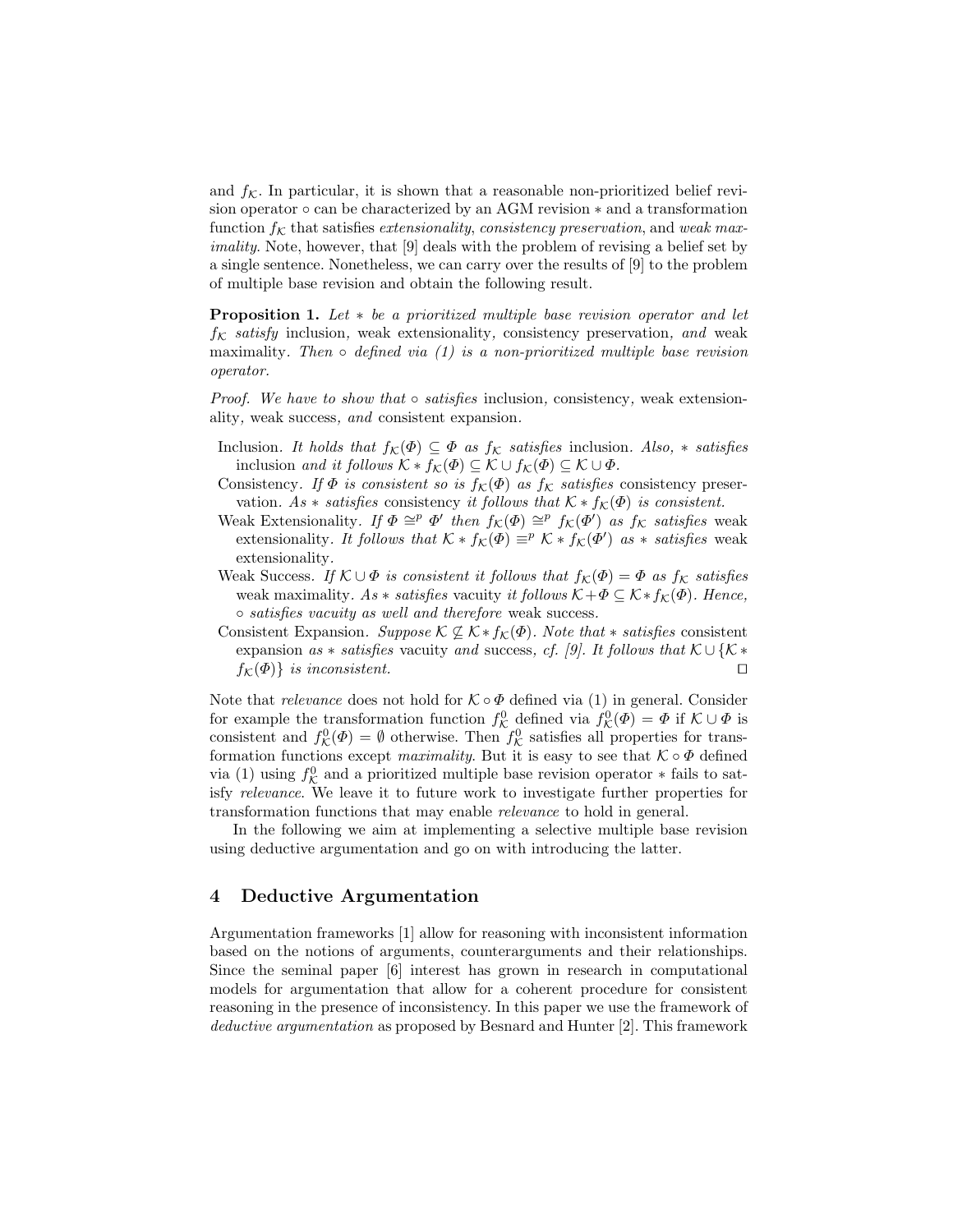bases on classical propositional logic and is therefore apt for our aim to use argumentation to realize a transformation function  $f$ . The central notion of the framework of deductive argumentation is that of an argument.

**Definition 3 (Argument).** Let  $\Phi \subseteq \mathcal{L}(A_t)$  be a set of sentences. An argument A for a sentence  $\alpha \in \mathcal{L}(\mathsf{At})$  in  $\Phi$  is a tuple  $\mathcal{A} = \langle \Psi, \alpha \rangle$  with  $\Psi \subseteq \Phi$  that satisfies 1.)  $\Psi \nvdash \bot$ , 2.)  $\Psi \vdash \alpha$ , and 3.) there is no  $\Psi' \subsetneq \Psi$  with  $\Psi' \vdash \alpha$ . For an argument  $\mathcal{A} = \langle \Psi, \alpha \rangle$  we say that  $\alpha$  is the claim of A and  $\Psi$  is the support of A.

Hence, an argument  $A = \langle \Psi, \alpha \rangle$  for  $\alpha$  is a minimal proof for entailing  $\alpha$ . Given a set  $\Phi \subseteq \mathcal{L}(A_t)$  of sentences there may be multiple arguments for  $\alpha$ . As in [2] we are interested in arguments that are most cautious.

**Definition 4 (Conservativeness).** An argument  $\mathcal{A} = \langle \Psi, \alpha \rangle$  is more conservative than an argument  $\mathcal{B} = \langle \Phi, \beta \rangle$  if and only if  $\Psi \subset \Phi$  and  $\beta \vdash \alpha$ .

In other words, an  $A$  is more conservative than an argument  $B$  if  $B$  has a smaller support (with respect to set inclusion) and a more general conclusion. An argument  $A$  is *strictly more conservative* than an argument  $B$  if and only if  $A$  is more conservative than B but B is not more conservative than A. If  $\Phi \subseteq \mathcal{L}(A_t)$ is inconsistent there are arguments with contradictory claims.

**Definition 5 (Undercut).** An argument  $A = \langle \Psi, \alpha \rangle$  is an undercut for an argument  $\mathcal{B} = \langle \Phi, \beta \rangle$  if and only if  $\alpha = \neg(\phi_1 \wedge \ldots \wedge \phi_n)$  for some  $\phi_1, \ldots, \phi_n \subseteq \Phi$ .

If A is an undercut for B then we also say that A attacks B. In order to consider only those undercuts for an argument that are most general we restrain the notion of undercut as follows.

**Definition 6** (Maximally conservative undercut). An argument  $A = \langle \Psi, \alpha \rangle$ is a maximally conservative undercut for an argument  $\mathcal{B} = \langle \Phi, \beta \rangle$  if and only if  $\mathcal A$  is an undercut of  $\mathcal B$  and there is no undercut  $\mathcal A'$  for  $\mathcal B$  that is strictly more conservative than A.

**Definition 7** (Canonical undercut). An argument  $A = \langle \Psi, \neg(\phi_1 \wedge \ldots \wedge \phi_n) \rangle$  is a canonical undercut for an argument  $\mathcal{B} = \langle \Phi, \beta \rangle$  if and only if A is a maximally conservative undercut for B and  $\langle \phi_1, \ldots, \phi_n \rangle$  is the canonical enumeration of  $\Phi$ .

It can be shown that it suffices to consider only the canonical undercuts for an argument in order to come up with a reasonable argumentative evaluation of some claim  $\alpha$  [2]. Having an undercut  $\beta$  for an argument  $\mathcal A$  there may also be an undercut C for B which defends  $A$ . In order to give a proper evaluation of some argument  $A$  we have to consider all undercuts for its undercuts as well, and so on. This leads to the notion of an argument tree.

**Definition 8 (Argument tree).** Let  $\alpha \in \mathcal{L}(\mathsf{At})$  be some sentence and let  $\Phi \subset \mathsf{At}$  $\mathcal{L}(\mathsf{At})$  be a set of sentences. An argument tree  $\tau_{\Phi}(\alpha)$  for  $\alpha$  in  $\Phi$  is a tree where the nodes are arguments and that satisfies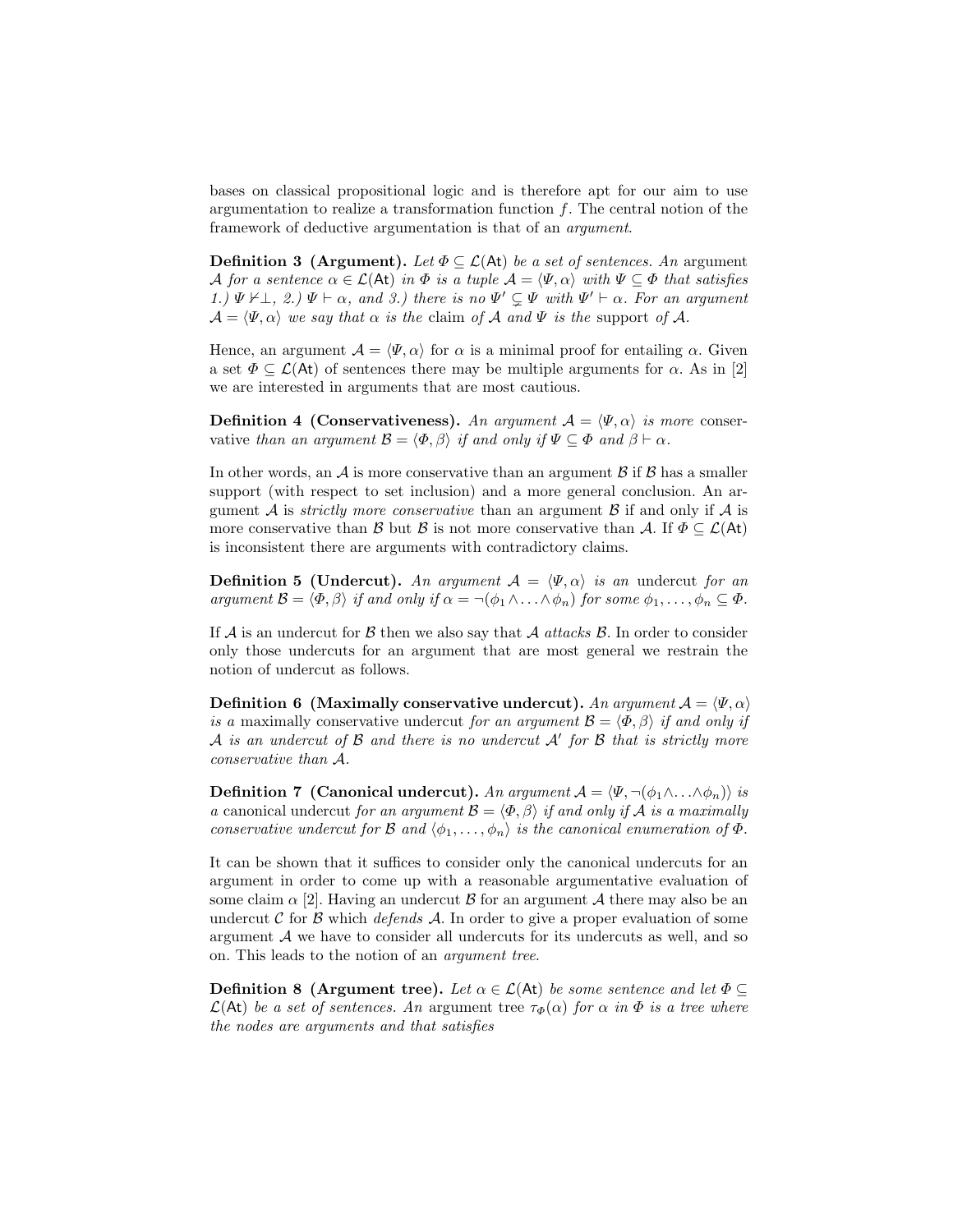- 1. the root is an argument for  $\alpha$  in  $\Phi$ ,
- 2. for every path  $[\langle \Phi_1, \alpha_1 \rangle, \ldots, \langle \Phi_n, \alpha_n \rangle]$  in  $\tau_{\Phi}(\alpha)$  it holds that  $\Phi_n \nsubseteq \Phi_1 \cup \ldots \cup$  $\Phi_{n-1}$ , and
- 3. the children  $\mathcal{B}_1, \ldots, \mathcal{B}_m$  of a node A consist of all canonical undercuts for A that obey 2.).

Let  $\mathcal{T}(\mathsf{At})$  be the set of all argument trees.

An argument tree is a concise representation of the relationships between different arguments that favor or reject some argument  $A$ . In order to evaluate whether a claim  $\alpha$  can be justified we have to consider all argument trees for  $\alpha$ and all argument trees for  $\neg \alpha$ . For an argument tree  $\tau$  let root( $\tau$ ) denote the root node of  $\tau$ . Furthermore, for a node  $A \in \tau$  let  $\mathsf{ch}_{\tau}(A)$  denote the children of A in  $\tau$  and  $\mathsf{ch}^{\mathcal{T}}_{\tau}(\mathcal{A})$  denote the set of sub-trees rooted at a child of  $\mathcal{A}$ .

**Definition 9 (Argument structure).** Let  $\alpha \in \mathcal{L}(A_t)$  be some sentence and let  $\Phi \subseteq \mathcal{L}(\mathsf{At})$  be a set of sentences. The argument structure  $\Gamma_{\Phi}(\alpha)$  for  $\alpha$  with respect to  $\Phi$  is the tuple  $\Gamma_{\Phi}(\alpha) = (\mathcal{P}, \mathcal{C})$  such that  $\mathcal P$  is the set of argument trees for  $\alpha$  in  $\Phi$  and  $\mathcal C$  is the set of arguments trees for  $\neg \alpha$  in  $\Phi$ .

The argument structure  $\Gamma_{\Phi}(\alpha)$  of a  $\alpha \in \mathcal{L}(\mathsf{At})$  gives a complete picture of the reasons for and against  $\alpha$ . In order to evaluate those reasons we use the following notation, cf. [2].

**Definition 10 (Categorizer).** A categorizer  $\gamma$  is a function  $\gamma : \mathcal{T}(\mathsf{At}) \to \mathbb{R}$ .

A categorizer is meant to assign a value to an argument tree  $\tau$  depending on how strongly this argument tree favors the root argument. In particular, the larger the value of  $\gamma(\tau)$  the better the justification in believing in the claim of the root argument. For an argument structure  $\Gamma_{\Phi}(\alpha) = (\{\tau_1^p, \ldots, \tau_n^p\}, \{\tau_1^c, \ldots, \tau_m^c\})$  and a categorizer  $\gamma$  we abbreviate

$$
\gamma(\Gamma_{\Phi}(\alpha)) = (\langle \gamma(\tau_1^p), \ldots, \gamma(\tau_n^p) \rangle, \langle \gamma(\tau_1^c), \ldots, \gamma(\tau_m^c) \rangle) \in \mathfrak{PP}(\mathbb{R}) \times \mathfrak{PP}(\mathbb{R}).
$$

**Definition 11 (Accumulator).** An accumulator  $\kappa$  is a function  $\kappa : \mathfrak{PP}(\mathbb{R}) \times$  $\mathfrak{PP}(\mathbb{R}) \to \mathbb{R}$ .

An accumulator is meant to evaluate the categorization of argument trees for or against some sentence  $\alpha$ . We say that a set of sentences  $\Phi \subset \mathcal{L}(A_t)$  accepts a sentence  $\alpha$  with respect to a categorizer  $\gamma$  and an accumulator  $\kappa$ , denoted by  $\Phi \sim_{\kappa,\gamma} \alpha$  if and and only if

$$
\kappa(\gamma(\varGamma_\varPhi(\alpha)))>0
$$

A set of sentences  $\Phi \subseteq \mathcal{L}(A_t)$  rejects a sentence  $\alpha$  with respect to a categorizer γ and an accumulator κ, denoted by  $\Phi \not\models \kappa, \gamma \alpha$  if and and only if

$$
\kappa(\gamma(\varGamma_\Phi(\alpha))) < 0
$$

If  $\Phi$  neither accepts nor rejects  $\alpha$  with respect to  $\gamma$  and  $\kappa$  we say that  $\Phi$  is undecided about  $\alpha$  with respect to  $\gamma$  and  $\kappa$ . Some simple instances of categorizers and accumulators are as follows.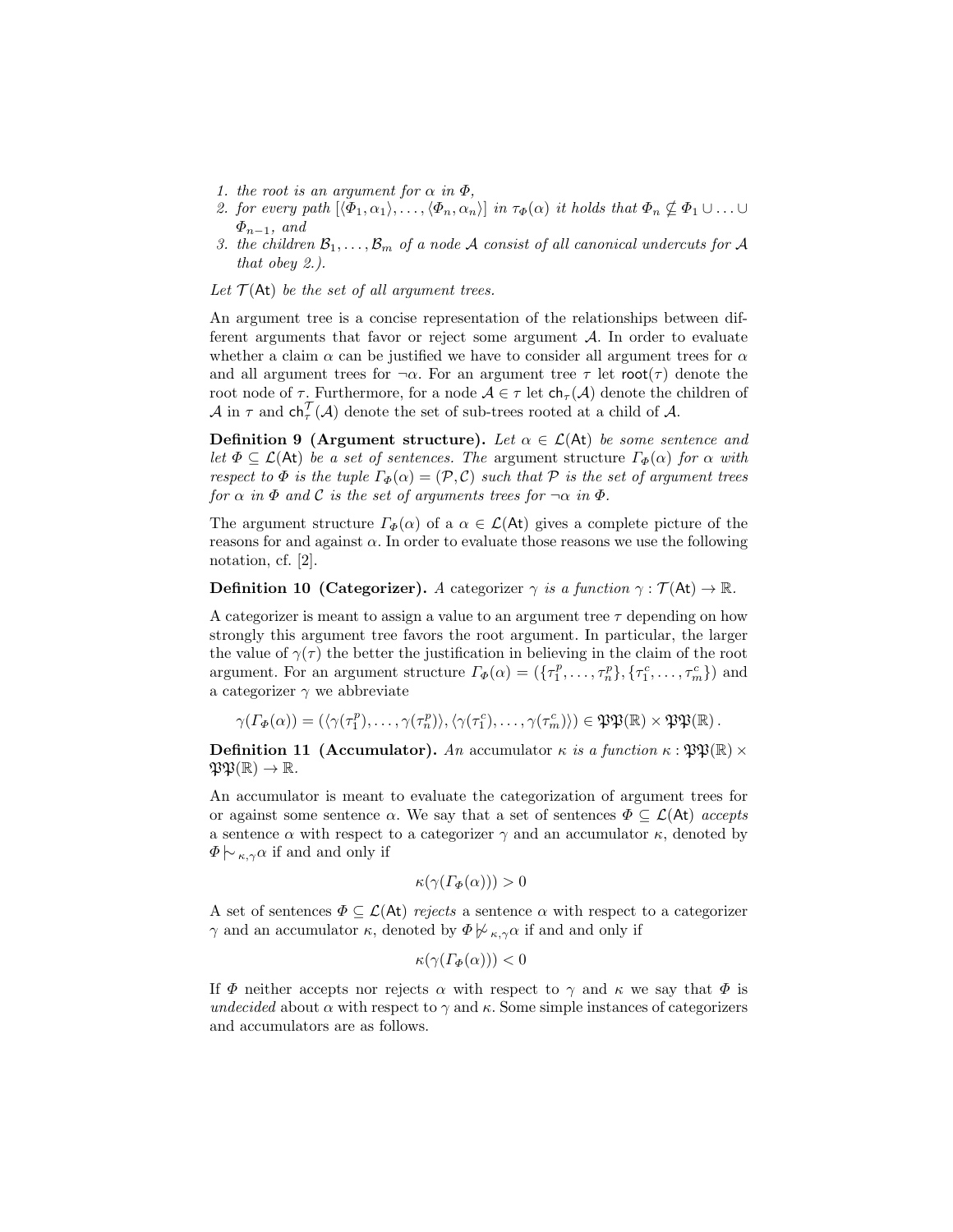*Example 3.* Let  $\tau$  be some argument tree. The classical evaluation of an argument tree—as e.g. employed in *Defeasible Logic Programming* [10]—is that each leaf of the tree is considered "undefeated" and an inner node is "undefeated" if all its children are "defeated" and "defeated" if there is at least one child that is "undefeated". This intuition can be formalized by defining the classical categorizer  $\gamma_0$  recursively via

$$
\gamma_0(\tau) = \begin{cases} 1 & \text{if } \mathsf{ch}_\tau(\mathsf{root}(\tau)) = \emptyset \\ 1 - \max\{\gamma_0(\tau') \mid \tau' \in \mathsf{ch}_\tau^\mathcal{T}(\mathsf{root}(\tau))\} \text{ otherwise} \end{cases}
$$

Furthermore, a simple accumulator  $\kappa_0$  can be defined via

 $\kappa_0(\langle N_1, \ldots, N_n \rangle, \langle M_1, \ldots, M_m \rangle) = N_1 + \ldots + N_n - M_1 - \ldots - M_m$ .

For example, a set of sentences  $\Phi \subseteq \mathcal{L}(A_t)$  accepts a sentence  $\alpha$  with respect to  $\gamma_0$  and  $\kappa_0$  if and only if there are more argument trees for  $\alpha$  where the root argument is undefeated than argument trees for  $\neg \alpha$  where the root argument is undefeated.

More examples of categorizers and accumulators can be found in [2]. Using those notions we are able to state for every sentence  $\phi \in \Phi$  whether  $\phi$  is accepted in  $\Phi$ or not, depending on the arguments that favor  $\alpha$  and those that reject  $\alpha$ .

#### 5 Selective Revision by Deductive Argumentation

Using the deductive argumentation framework presented in the previous section one is able to decide for each sentence  $\alpha \in \Phi$  whether  $\alpha$  is justifiable with respect to  $\Phi$ . Note that the framework of deductive argumentation heavily depends on the actual instances of categorizer and accumulator. In the following we only consider categorizer and accumulator that comply with the following minimal requirements.

**Definition 12 (Well-behaving categorizer).** A categorizer  $\gamma$  is called wellbehaving if  $\gamma(\tau) > \gamma(\tau')$  whenever  $\tau$  consists only of one single node and  $\tau'$ consists of at least two nodes.

In other words, a categorizer  $\gamma$  is well-behaving if the argument tree that has no undercuts for its root is considered the best justification for the root.

Definition 13 (Well-behaving accumulator). An accumulator  $\kappa$  is called well-behaving if and only if  $\kappa((\mathcal{P}, \mathcal{C})) > 0$  whenever  $\mathcal{P} \neq \emptyset$  and  $\mathcal{C} = \emptyset$ .

This means, that if there are no arguments against a claim  $\alpha$  and at least one argument for  $\alpha$  in  $\Phi$  then  $\alpha$  should be accepted in  $\Phi$ . Note that both  $\gamma_0$  and  $\kappa_0$ are well-behaving as well as all categorizers and accumulators considered in [2]. Note further that if  $\Phi$  is consistent then every sentence  $\alpha \in \Phi$  is accepted by  $\Phi$ with respect to every well-behaving categorizer and well-behaving accumulator.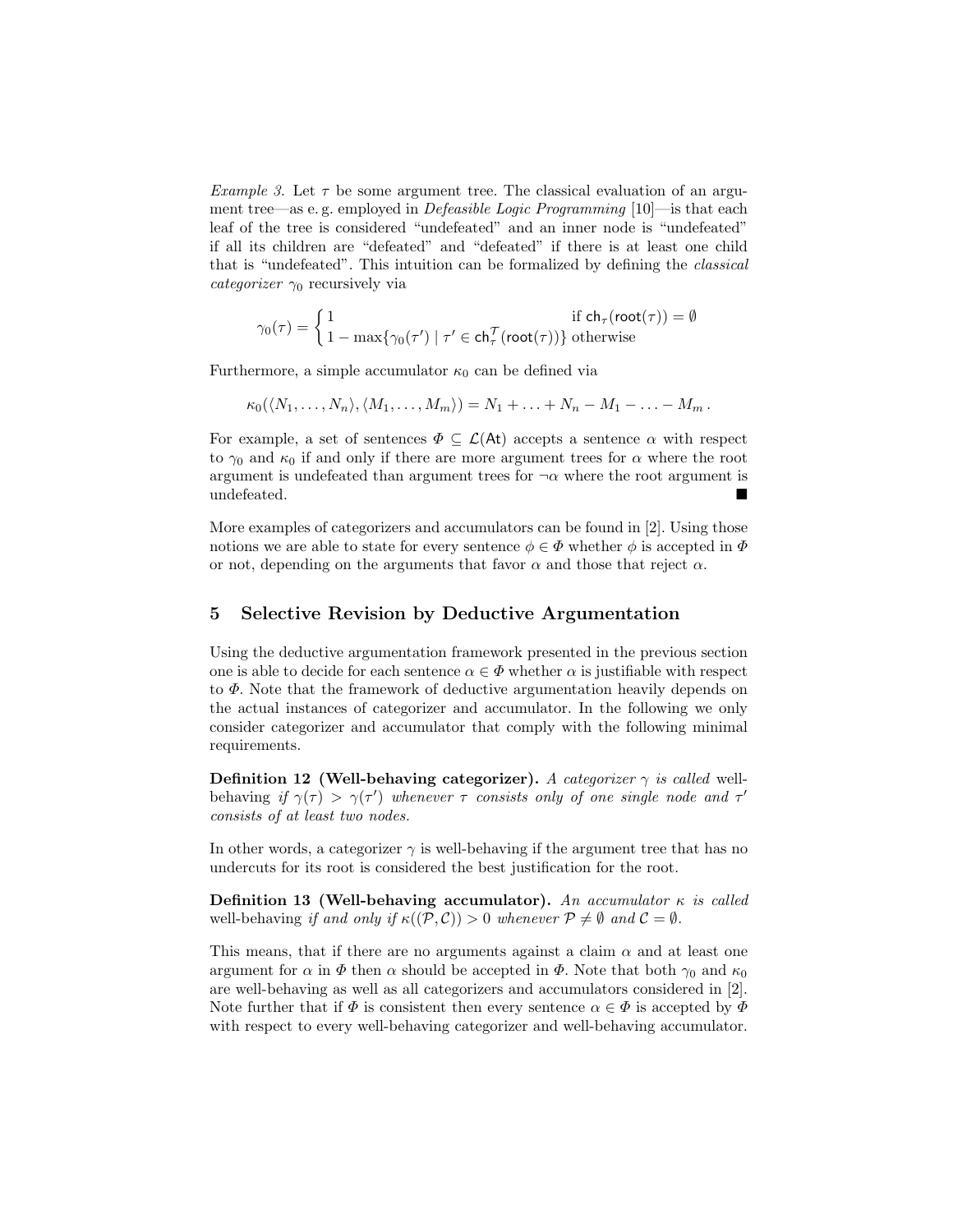Let  $\mathcal{K} \subseteq \mathcal{L}(\mathsf{At})$  be a consistent set of sentences, and let  $\gamma$  be some wellbehaving categorizer and  $\kappa$  be some well-behaving accumulator. We consider again a selective revision  $\circ$  of the form (1). In order to determine the outcome of the non-prioritized revision  $\mathcal{K} \circ \Phi$  for some  $\Phi \subseteq \mathcal{L}(\mathsf{At})$  we implement a transformation function f that checks for every sentence  $\alpha \in \Phi$  whether  $\alpha$  is accepted in  $\mathcal{K} \cup \Phi$ . Note that although  $\mathcal{K}$  is consistent the union  $\mathcal{K} \cup \Phi$  is not necessarily consistent which gives rise to an argumentative evaluation. In the following, we consider two different transformation functions based on deductive argumentation. We define the *skeptical transformation function*  $S^{\gamma,\kappa}_\mathcal{K}$  via

$$
\mathsf{S}_\mathcal{K}^{\gamma,\kappa}(\varPhi)=\{\alpha\in\varPhi\mid\mathcal{K}\cup\varPhi\hspace{0.03cm}\sim_{\hspace{0.03cm}\kappa,\gamma}\alpha\}
$$

for every  $\Phi \subseteq \mathcal{L}(\mathsf{At})$  and the credulous transformation function  $C^{\gamma,\kappa}_{\mathcal{K}}$  via

$$
\mathsf{C}_\mathcal{K}^{\gamma,\kappa}(\varPhi) = \{\alpha \in \varPhi \mid \mathcal{K} \cup \varPhi \not \models_{\kappa,\gamma} \neg \alpha\}
$$

for every  $\Phi \subseteq \mathcal{L}(A_t)$ . In other words, the value of  $S^{\gamma,\kappa}_\mathcal{K}(\Phi)$  consists of those sentences of  $\Phi$  that are accepted in  $\mathcal{K} \cup \Phi$  and the value of  $C^{\gamma,\kappa}_{\mathcal{K}}(\Phi)$  consists of those sentences of  $\Phi$  that are not rejected in  $\mathcal{K} \cup \Phi$ . There is a subtle difference in the behavior of those two transformation functions as the following example shows.

*Example 4.* Let  $\mathcal{K}_1 = \{a\}$  and  $\Phi_1 = \{\neg a\}$ . Note that there is exactly one argument tree  $\tau_1$  for  $\neg a$  and one argument tree  $\tau_2$  for a in  $\mathcal{K}_1 \cup \Phi$ . In  $\tau_1$  the root is the argument  $A = \langle {\neg a} \rangle$ ,  $\neg a$  which has the single canonical undercut  $\mathcal{B} = \langle \{a\}, a \rangle$ . In  $\tau_2$  the situation is reversed and the root of  $\tau_2$  is the argument  $\beta$  which has the single canonical undercut  $\mathcal{A}$ . Therefore, the argument structure for  $\neg a$  is given via  $\Gamma_{\mathcal{K}\cup\Phi}(\neg a) = (\{\tau_1\},\{\tau_2\})$ . It follows that  $\gamma_0(\tau_1) = \gamma_0(\tau_2) = 0$ and  $\kappa_0(\gamma_0(\Gamma_{\mathcal{K}\cup\Phi}(a))) = \kappa_0(\langle 0, 0\rangle) = 0$ . It follows that  $\mathcal{K}\cup\Phi$  is undecided about both  $\neg a$  and a. Consequently, it follows that

$$
\mathsf{S}_{\mathcal{K}_{1}}^{\gamma_{0},\kappa_{0}}(\varPhi_{1})=\emptyset\qquad \qquad \mathsf{C}_{\mathcal{K}_{1}}^{\gamma_{0},\kappa_{0}}(\varPhi_{1})=\left\{ \neg a\right\} .
$$

Let  $*$  be some (prioritized) multiple base revision operator,  $\gamma$  some categorizer, and  $\kappa$  some accumulator. Using the skeptical transformation function we can define the *skeptical argumentative revision*  $\circ_S^{\gamma,\kappa}$  following (1) via

$$
\mathcal{K} \circ_S^{\gamma,\kappa} \Phi = \mathcal{K} * \mathsf{S}_{\mathcal{K}}^{\gamma,\kappa}(\Phi) \tag{2}
$$

п

for every  $\Phi \subseteq \mathcal{L}(A_t)$  and using the credulous transformation function we can define the *credulous* argumentative revision  $\circ_C^{\gamma,\kappa}$  via

$$
\mathcal{K} \circ_C^{\gamma,\kappa} \Phi = \mathcal{K} * \mathsf{C}^{\gamma,\kappa}_\mathcal{K}(\Phi) \tag{3}
$$

for every  $\Phi \subset \mathcal{L}(At)$ .

Example 5. We continue Example 4. Let ∗ be some prioritized multiple base revision. Then it follows that  $\mathcal{K}_1 \circ_S^{\gamma_0, \kappa_0} \Phi_1 = \{a\}$  and  $\mathcal{K}_1 \circ_C^{\gamma_0, \kappa_0} \Phi_1 = \{\neg a\}.$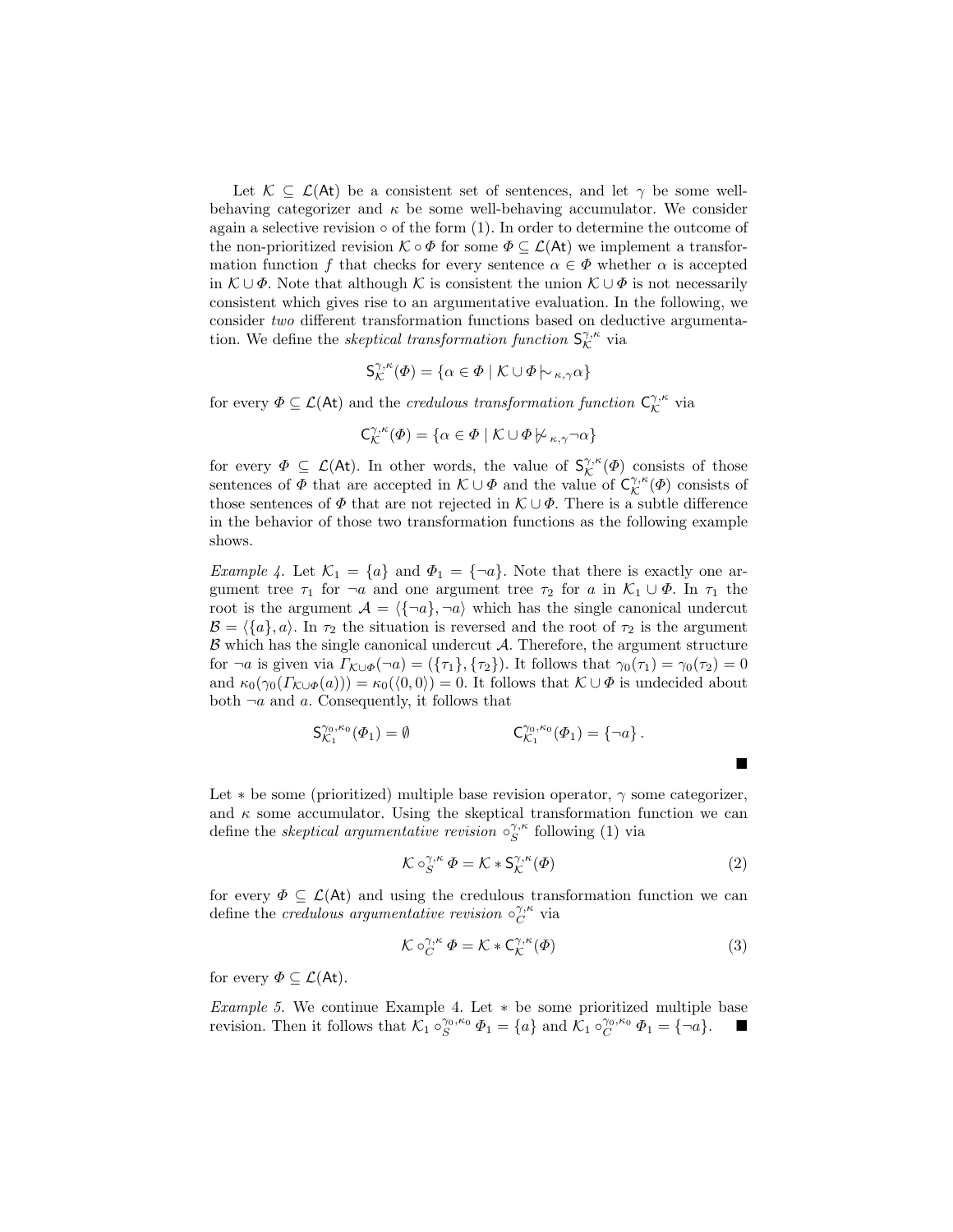We now investigate the formal properties of the transformation functions  $\mathsf{S}_\mathcal{K}^{\gamma,\kappa}$ and  $C_{\mathcal{K}}^{\gamma,\kappa}$  and the resulting revision operators  $\circ_{S}^{\gamma,\kappa}$  and  $\circ_{C}^{\gamma,\kappa}$ .

**Proposition 2.** Let  $\gamma$  be a well-behaving categorizer and  $\kappa$  be a well-behaving accumulator. Then the transformation functions  $S_{\mathcal{K}}^{\gamma,\kappa}$  and  $C_{\mathcal{K}}^{\gamma,\kappa}$  satisfy inclusion, weak inclusion, weak extensionality, consistency preservation and weak maximality.

Proof.

- Inclusion. This is satisfied by definition as for  $\alpha \in S^{\gamma,\kappa}(\Phi)$  and each  $\alpha \in$  $C^{\gamma,\kappa}_{\mathcal{K}}(\Phi)$  it follows  $\alpha \in \Phi$ .
- Weak Inclusion. This follows directly from the satisfaction of inclusion.
- Weak Extensionality. Let  $\Phi \cong^p \Phi'$  and let  $\sigma : \Phi \to \Phi'$  be a bijection such that for every  $\phi \in \Phi$  it holds that  $\phi \equiv^p \sigma(\phi)$ . We extend  $\sigma$  to K via  $\sigma(\psi) = \psi$  for every  $\psi \in \mathcal{K}$ . If  $\Psi \subseteq \mathcal{K} \cup \Phi$  we abbreviate

$$
\sigma(\Psi) = \bigcup_{\psi \in \Psi} \{ \sigma(\psi) \}.
$$

Let  $\langle \Psi, \phi \rangle$  be an argument for some  $\phi \in \Phi$  with respect to K ∪  $\Phi$ . Then  $\langle \sigma(\Psi), \sigma(\phi) \rangle$  is an argument for  $\sigma(\phi)$  in  $\mathcal{K} \cup \Phi'$ . It follows that if  $\tau$  is an argument tree for  $\langle \Psi, \phi \rangle$  in  $\mathcal{K} \cup \Phi$  then  $\tau'$  is an argument tree for  $\langle \sigma(\Psi), \sigma(\phi) \rangle$ in  $\mathcal{K} \cup \Phi'$  where  $\tau'$  is obtained from  $\tau$  by replacing each sentence  $\phi$  with  $\sigma(\phi)$ . This generalizes also to argument structures and it follows that

$$
\kappa(\gamma(\Gamma_{\mathcal{K}\cup\Phi}(\phi)))=\kappa(\gamma(\Gamma_{\mathcal{K}\cup\Phi'}(\sigma(\phi))))\,.
$$

Hence,  $\phi \in \mathsf{S}_{\mathcal{K}}^{\gamma,\kappa}(\Phi)$  if and only if  $\sigma(\phi) \in \mathsf{S}_{\mathcal{K}}^{\gamma,\kappa}(\Phi')$  for every  $\phi \in \Phi$ . It follows that  $S_{\mathcal{K}}^{\gamma,\kappa}(\Phi) \stackrel{\sim}{\cong} S_{\mathcal{K}}^{\gamma,\kappa}(\Phi')$ . The same is true for  $C_{\mathcal{K}}^{\gamma,\kappa}$ .

- Consistency Preservation. Every subset of a consistent set of sentences is consistent and, due to inclusion, it holds that  $S^{\gamma,\kappa}_{\mathcal{K}}(\Phi), C^{\gamma,\kappa}_{\mathcal{K}}(\Phi) \subseteq \Phi$  with consistent Φ.
- Weak Maximality. If  $\mathcal{K} \cup \Phi$  is consistent then for all arguments for a sentence  $\alpha \in \Phi$  there do not exist any undercuts as these would have to entail the negation of some sentence of the argument for  $\alpha$  which implies inconsistency of  $\mathcal{K} \cup \Phi$ . The argument structure  $\Gamma_{\Phi}(\alpha) = (\mathcal{P}, \mathcal{C})$  consists of one or more single node trees P and  $C = \emptyset$ . As both  $\gamma$  and  $\kappa$  are well-behaving it follows that  $\kappa(\gamma(\Gamma_{\Phi}(\alpha))) > 0$  for each  $\alpha \in \Phi$  and therefore  $S^{\gamma,\kappa}_{\mathcal{K}}(\Phi) = \Phi$  and  $\mathsf{C}_\mathcal{K}^{\gamma,\kappa}(\varPhi)=\varPhi.$

In particular, note that both  $\mathsf{S}_{\mathcal{K}}^{\gamma,\kappa}$  and  $\mathsf{C}_{\mathcal{K}}^{\gamma,\kappa}$  do not satisfy either *consistency* or maximality in general.

Corollary 1. Let  $\gamma$  be a well-behaving categorizer and  $\kappa$  be a well-behaving accumulator. Then both  $\circ_{S}^{\gamma,\kappa}$  and  $\circ_{C}^{\gamma,\kappa}$  are non-prioritized multiple base revision operators.

Proof. This follows directly from Propositions 1 and 2.  $\Box$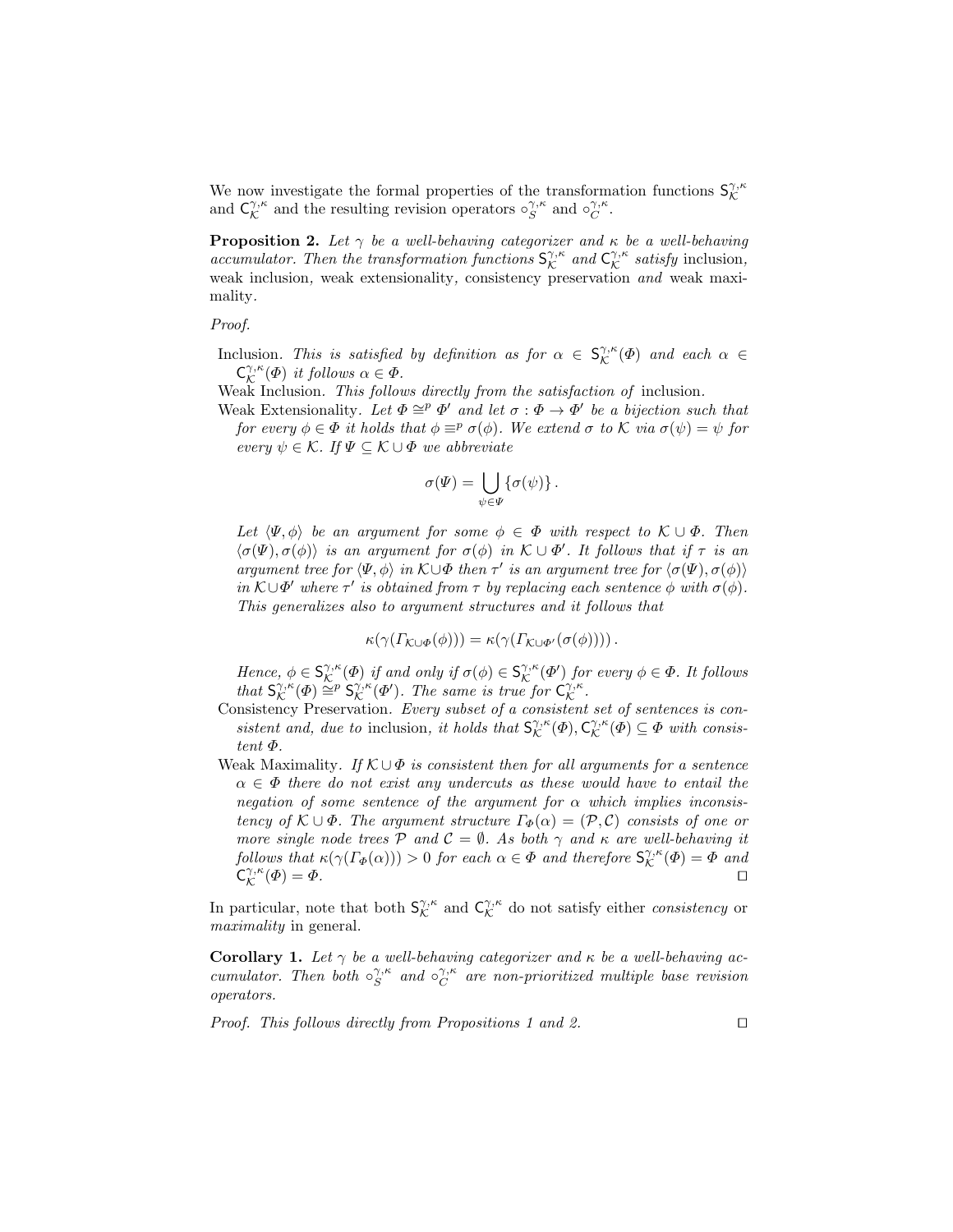*Example 6.* We continue Examples 1 and 2 and consider  $At = \{c, a, q, b, r, s\}$ with the following informal interprations.

- $c$ : Anna has financial problems
- a : Anna travels to Hawaii
- $q:$  there is volcano activity on Hawaii
- $b$ : Anna has a lot of money
- $r:$  Anna is a surf fanatic
- $s$ : Anna takes a loan

Now consider Anna's belief base  $\mathcal{K}_2$  given via

$$
\mathcal{K}_2 = \{r, r \Rightarrow a, s, s \Rightarrow b, b \Rightarrow a, b \Rightarrow \neg c\}.
$$

This means that Anna believes that she is a surf fanatic  $(r)$ , that a surf fanatic should travel to Hawaii  $(r \Rightarrow a)$ , that she takes a loan  $(s)$ , that taking a loan means that she has a lot of money  $(s \Rightarrow b)$ , that having a lot of money implies she should travel to Hawaii  $(b \Rightarrow a)$ , and that having a lot of money she does not have financial problems. Note that  $\mathcal{K} \vdash a$ , i.e. Anna intends to got to Hawaii. Now consider the new information  $\Phi_2 = \{c, c \Rightarrow \neg a, q, \phi \Rightarrow \neg a\}$  stemming from communication with Anna's mother. In  $\Phi_2$  the mother of Anna tries to convince her not to travel to Hawaii. In particular,  $\Phi_2$  states that Anna has financial problems (c), that having financial problems Anna should not travel to Hawaii  $(c \Rightarrow \neg a)$ , that there is also volcano activity on Hawaii  $(q)$ , and that given volcano activity Anna should not travel to Hawaii  $(q \Rightarrow \neg a)$ .

As one can see there a several arguments for and against a in  $\mathcal{K}_2 \cup \Phi_2$ , e.g.,  $\langle r, r \Rightarrow a, a \rangle$ ,  $\langle c, c \Rightarrow \neg a, \neg a \rangle$ . We do not go into details regarding the argumentative evaluation of the sentences in  $\Phi_2$ . We only note that  $\mathcal{K}_2 \cup \Phi_2$  is undecided about c but accepts  $c \Rightarrow \neg a$ , q, and  $q \Rightarrow \neg a$  with respect to  $\gamma_0$  and  $\kappa_0$ . Consequently, the values of  $\mathsf{S}_{\mathcal{K}_2}^{\gamma_0,\kappa_0}(\Phi_2)$  and  $\mathsf{C}_{\mathcal{K}_2}^{\gamma_0,\kappa_0}(\Phi_2)$  are given via

$$
\mathsf{S}_{\mathcal{K}_2}^{\gamma_0,\kappa_0}(\Phi_2) = \Phi_2 \setminus \{c\} \quad \text{ and } \quad \mathsf{C}_{\mathcal{K}_2}^{\gamma_0,\kappa_0}(\Phi_2) = \Phi_2.
$$

Let  $*$  be some prioritized multiple base revision operator and define  $\circ_S^{\gamma_0,\kappa_0}$  and  $\circ_C^{\gamma_0,\kappa_0}$  via (2) and (3), respectively. Then some possible revisions of  $\mathcal{K}_2$  with  $\Phi_2$ are given via

$$
\mathcal{K}_2 \circ_S^{\gamma_0,\kappa_0} \Phi_2 = \{r, s \Rightarrow b, b \Rightarrow a, b \Rightarrow \neg c, c \Rightarrow \neg a, q \Rightarrow \neg a, q\}
$$
  

$$
\mathcal{K}_2 \circ_C^{\gamma_0,\kappa_0} \Phi_2 = \{r, s \Rightarrow b, b \Rightarrow a, b \Rightarrow \neg c, c \Rightarrow \neg a, c, q \Rightarrow \neg a, q\}.
$$

Note that it holds  $\mathcal{K}_2 \circ_S^{\gamma_0, \kappa_0} \Phi_2 \vdash \neg a$  and  $\mathcal{K}_2 \circ_C^{\gamma_0, \kappa_0} \Phi_2 \vdash \neg a$ . Hence, Anna accepts the conclusion of her mother's arguments not to travel Hawaii. However, if she revises her beliefs in a skeptical way she does not accept that she has financial problems.

# 6 Related Work

In terms of related work there are mainly two areas that are related to the work presented here. On the one hand, non-prioritized belief revision and on the other hand belief revision by argumentation. In the former area we instantiate and ex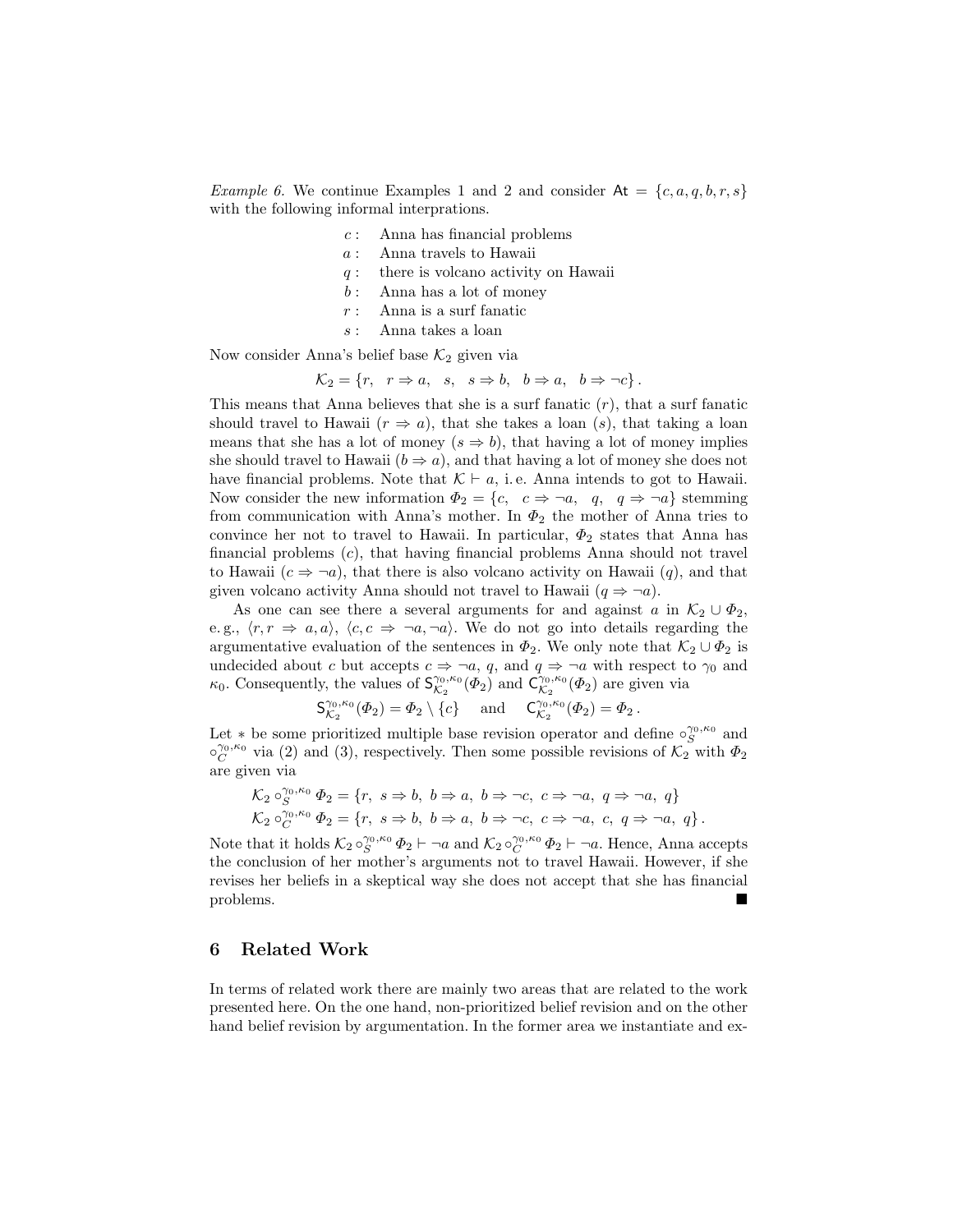tended the non-prioritized revision operator of selective revision presented in [9] towards multiple revision and to revision of belief bases. Selective revision is one of the most general non-prioritized revision operator of the type decision+revision [11]. Moreover it allows for partial acceptance of the input, in contrast to most other approaches. Apart from *decision+revision* approaches there are *expansion+consolidation* approaches to non-prioritized belief revision. These perform a simple expansion by the new information, i.e.  $\mathcal{K} \cup \Phi$ , and then apply a consolidation operator ! that restores consistency, i.e.  $\mathcal{K} * \Phi = (\mathcal{K} \cup \Phi)!$ . This approach is limited to belief bases since all inconsistent belief sets are equal, i.e.  $Cn(\perp) = \mathcal{L}(A t)$ . An instantiation of such an operator that is similar to the setup used in this work has been presented in [8]. The considered input to the revision consists of a set of sentences that form an explanation of some claim in the same form as the argument definition used here. However, as with all approaches of the type expansion+consolidation, new and old information are completely equal to the consolidation operator. In contrast, the approach presented here which makes use of two different mechanisms to first decide about if, and which part, of the input shall be accepted just considering the new information, and then performing prioritized belief revision of the old information. Also, there are integrated choice approaches that do not feature a two step process but a single step process applying the same technique for the selection and revision process. Mostly these approaches need some meta information, e. g. an epistemic entrenchment relation, and thus differ on the basic process as well as on the information needed.

While there has been some work on the revision of argumentation systems, very little work on the application of argumentation techniques for the revision process has been done so far, cf. [7]. In fact, the work most related to the work presented here makes use of negotiation techniques for belief revision [3, 13], without argumentation. In the general setup of [3] a symmetric merging of information from two sources is performed by means of a negotiation procedure that determines which source has to reduce its information in each round. The information to be given up is determined by another function. The negotiation ends when a consistent union of information is reached. While this can be seen as a one step process of merging or consolidation in general, the formalism also allows to differentiate between the information given up from the first source and the second source. In [3], this setting is then successively biased towards prioritizing the second source which leads to representation theorems for operations equivalent to selective revision satisfying consistent expansion and for classic AGM operators. While those results are interesting, the negotiation framework used in [3] is very different from the argumentation formalism used here and also very different from the setup of selective revision. Moreover, the functions for the negotiation and concession are left abstract. In [13] mutual belief revision is considered where two agents revise their respective belief state by information of the other agent. Both agents agree in a negotiation on the information that is accepted by each agent. The revisions of the agents are split into a selection function and two iterated revision functions which leads to operators satisfying